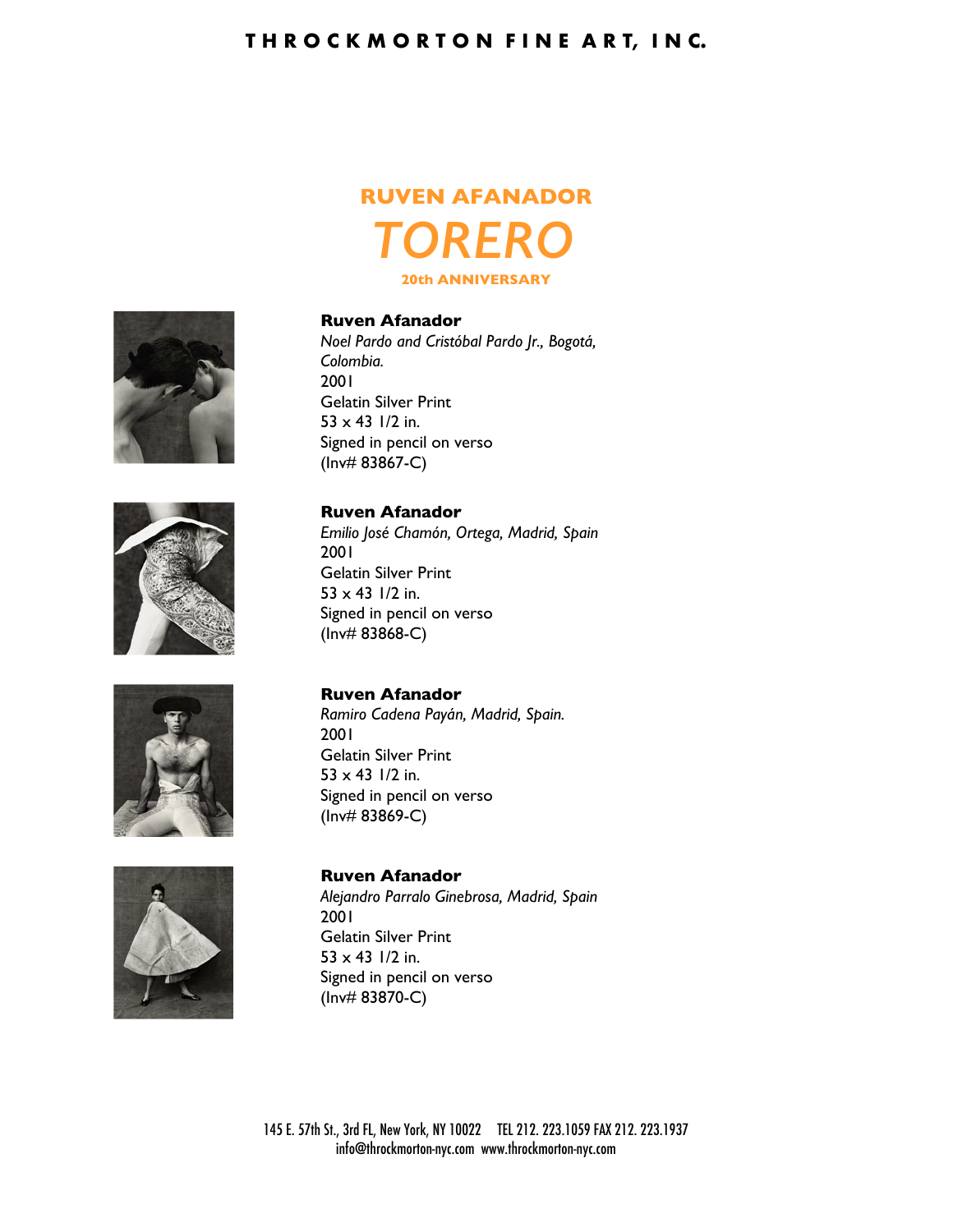

*Noel Pardo, Bogotá, Colombia* 2001 Gelatin Silver Print  $53 \times 43$  1/2 in. Signed in pencil on verso (Inv# 83871-C)









#### **Ruven Afanador**

*Anibal Vásquez de las Casas, Lima, Perú* 2001 Gelatin Silver Print  $53 \times 43$  1/2 in. Signed in pencil on verso (Inv# 83872-C)

#### **Ruven Afanador**

*Fabián Barba Rivas, Mexico City, Mexico* 2001 Gelatin Silver Print  $53 \times 43$  1/2 in. Signed in pencil on verso (Inv# 83873-C)

### **Ruven Afanador**

*Noel Pardo, Bogotá, Colombia* 2001 Gelatin Silver Print  $53 \times 43$  1/2 in. Signed in pencil on verso (Inv# 83874-C)

#### **Ruven Afanador**

*Carlos Suarez, Lima, Perú* 2001 Gelatin Silver Print  $53 \times 43$  1/2 in. Signed in pencil on verso (Inv# 83875-C)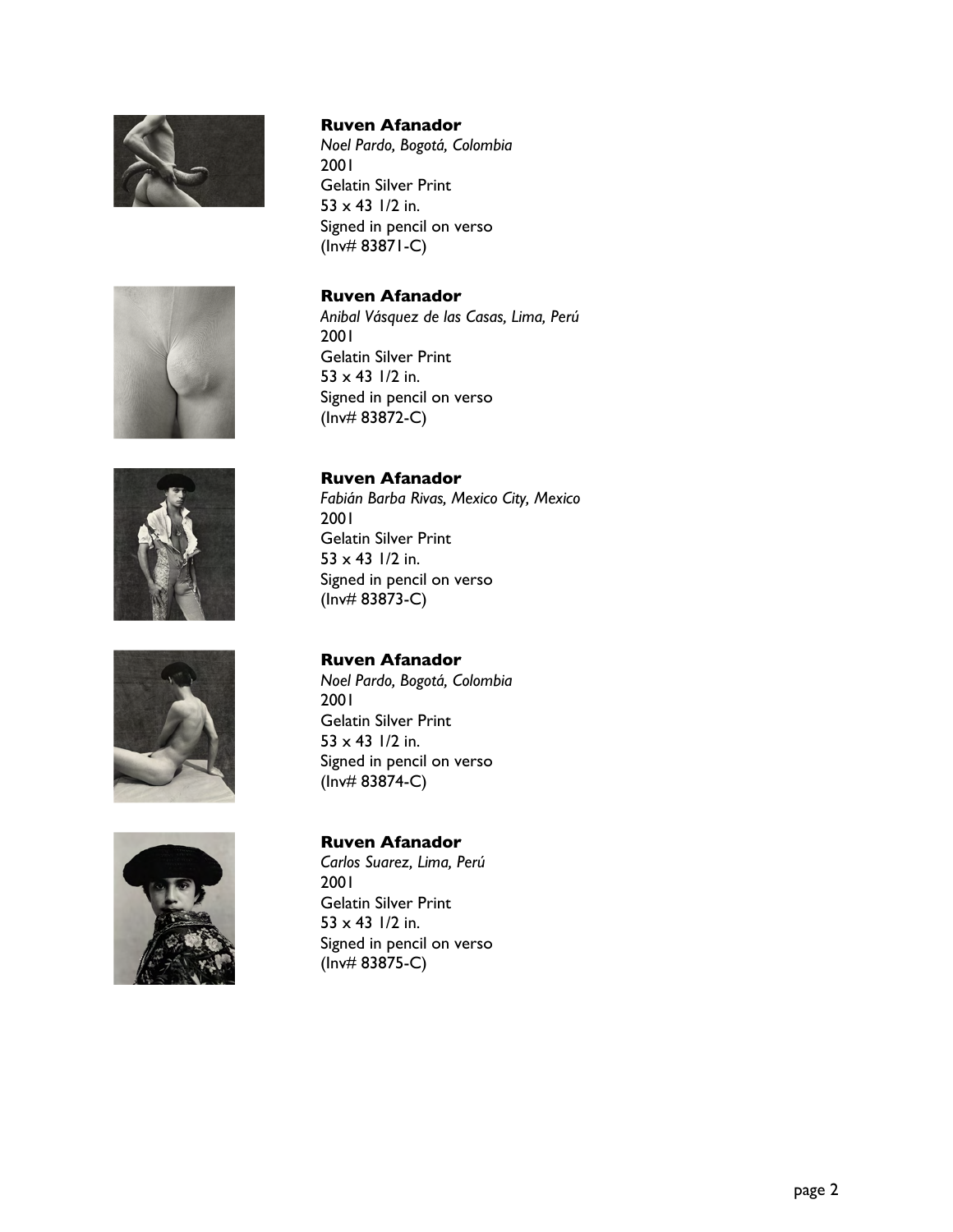

*Eduardo Gallo Espinosa "El Gallo," Salamanca, Spain* 2001 Gelatin Silver Print  $53 \times 43$  1/2 in. Signed in pencil on verso (Inv# 83876-C)

## **Ruven Afanador**

*Noel Pardo, Bogotá, Colombia* Gelatin Silver Print  $53 \times 43$  1/2 in. Signed in pencil on verso (Inv# 83877-C)



#### **Ruven Afanador**

*Ramiro Cadena Payán, Madrid, Spain* 2001 Gelatin Silver Print  $53 \times 43$  1/2 in. Signed in pencil on verso (Inv# 83878-C)

### **Ruven Afanador**

Gelatin Silver Print  $53 \times 43$  1/2 in. Signed in pencil on verso (Inv# 83879-C)





#### **Ruven Afanador**

*Miguel Angel Gómez, Lima, Perú* 2001 Gelatin Silver Print  $16 \times 20$  in. Signed in pencil on verso (Inv# 83880-C)

### **Ruven Afanador**

*Plaza Acho, Lima Peru (Torero Series)* 2001 Gelatin silver print 16 x 20 in. n.s (Inv# 83881-C)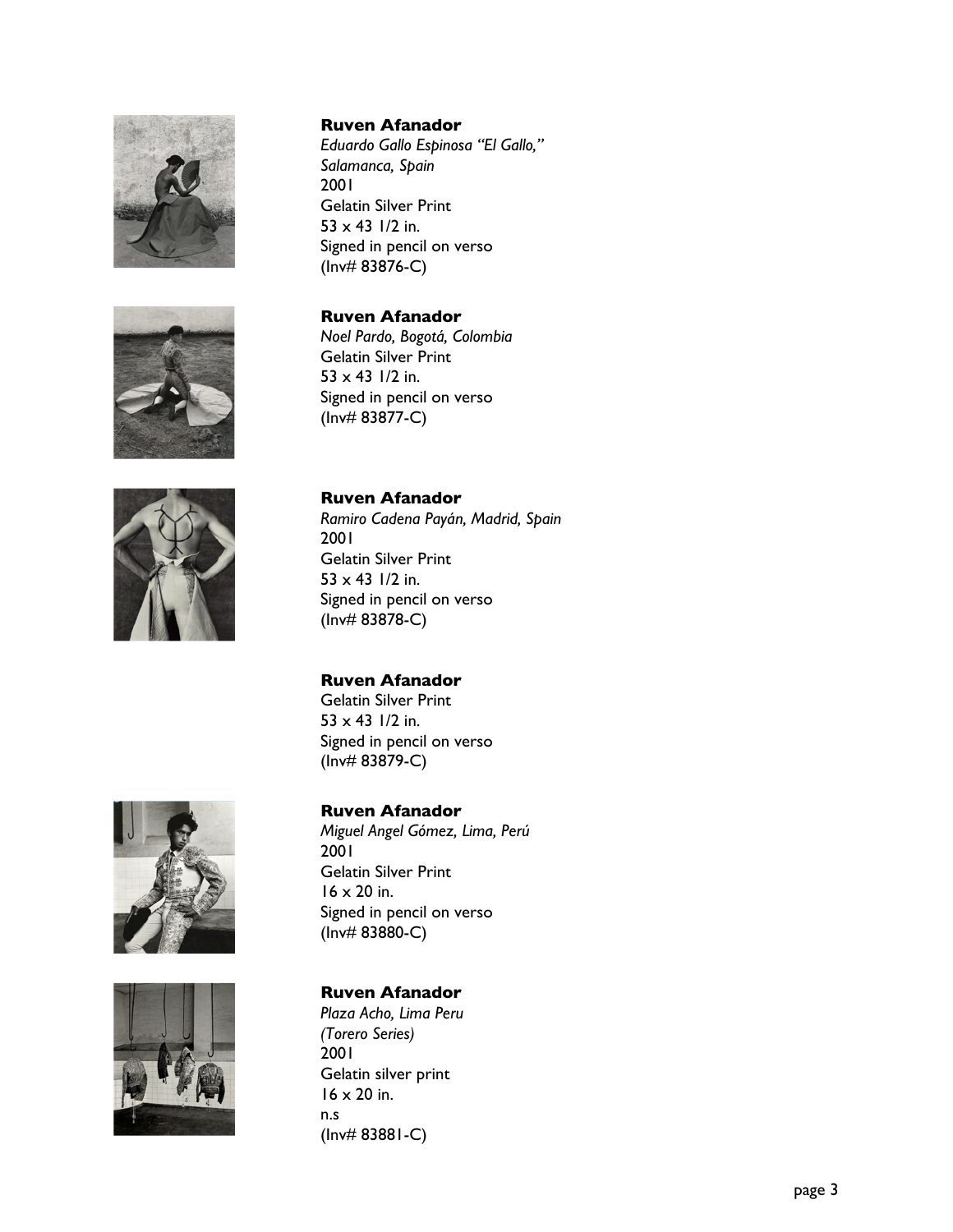





*José Luis Pintado Martínez. Madrid Spain (Torero Series)* 2001 Gelatin silver print  $20 \times 24$  in. Signed in pencil on verso (Inv# 83882-C)

#### **Ruven Afanador**

*José Manuel Hernández Zamorano, Salamanca, Spain (Torero Series)* 2001 Gelatin Silver Print 16 x 20 in. Signed in pencil on verso (Inv# 83883-C)

### **Ruven Afanador**

*Torero Contact Sheet Collage (Torero Series)* 2001 Gelatin Silver Print 43  $1/2 \times 53$  in. Signed in pencil on verso (Inv# 83884-C)

#### **Ruven Afanador**

*Slipper of José Gómez Ortega "Gallito, " Lima, Perú* 2001 Gelatin Silver Print 11 x 14 in. Signed in pencil on verso (Inv# 83885-C)



## **Ruven Afanador**

*"Leonardo," Mexico City, México* 2001 Gelatin Silver Print 11 x 14 in. Signed in pencil on verso (Inv# 83886)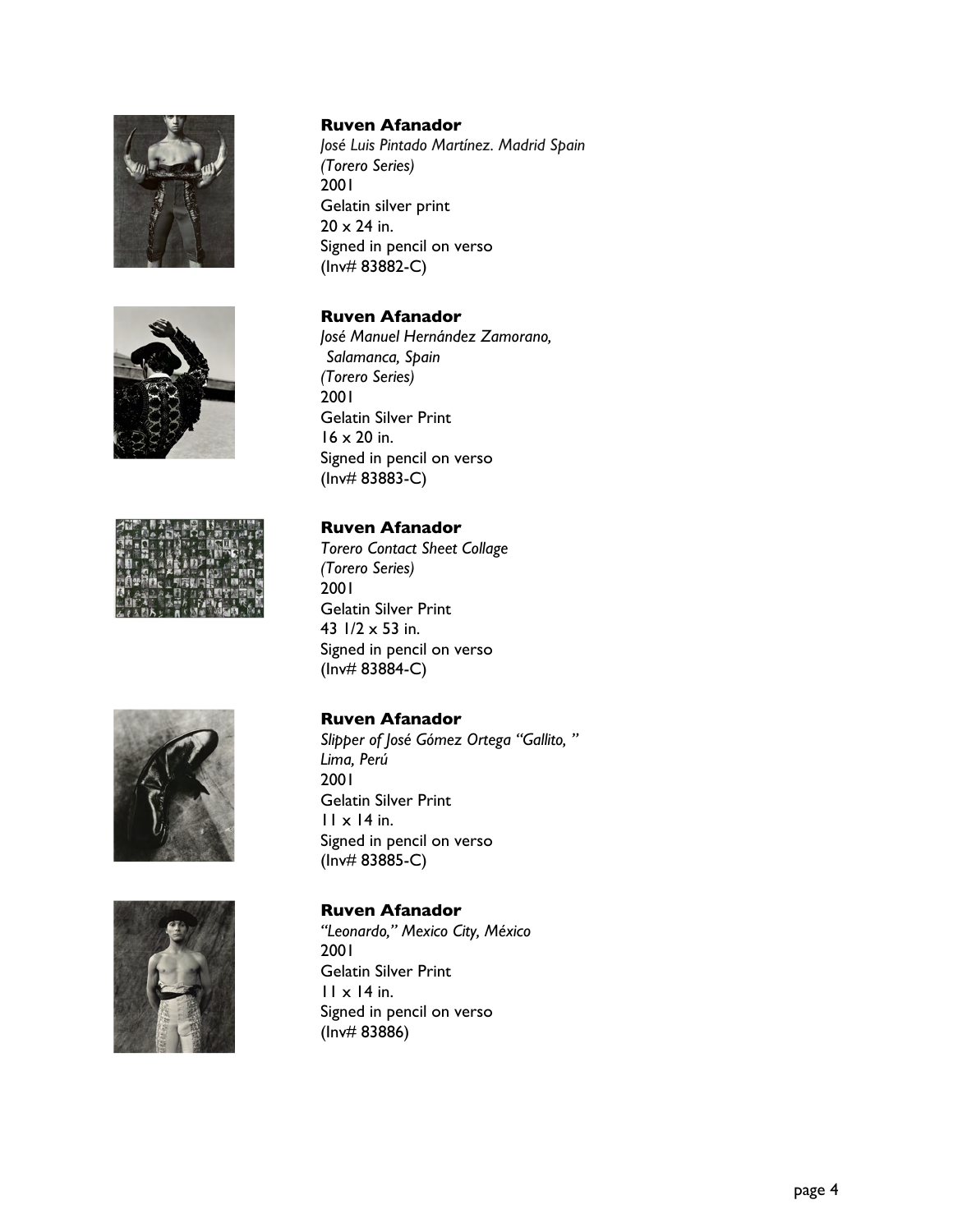









*Cristóbal Pardo Jr., Bogotá, Colombia* 2001 Gelatin Silver Print  $11 \times 14$  in. Signed in pencil on verso (Inv# 83887-C)

## **Ruven Afanador**

*Noel Pardo, Bogotá, Colombia*

#### 2001 Gelatin Silver Print  $11 \times 14$  in. Signed in pencil on verso (Inv# 83888-C)

#### **Ruven Afanador**

*Matías Tejela Correa, Madrid, Spain* 2001 Gelatin Silver Print  $11 \times 14$  in. Signed in pencil on verso (Inv# 83889-C)

## **Ruven Afanador**

*Noel Pardo, Bogotá, Colombia* 2001 Gelatin Silver Print  $11 \times 14$  in. Signed in pencil on verso (Inv# 83890-C)

#### **Ruven Afanador**

*Mariano del Olmo, Mexico City, México* 2001 Gelatin Silver Print  $11 \times 14$  in. Signed in pencil on verso (Inv# 83891-C)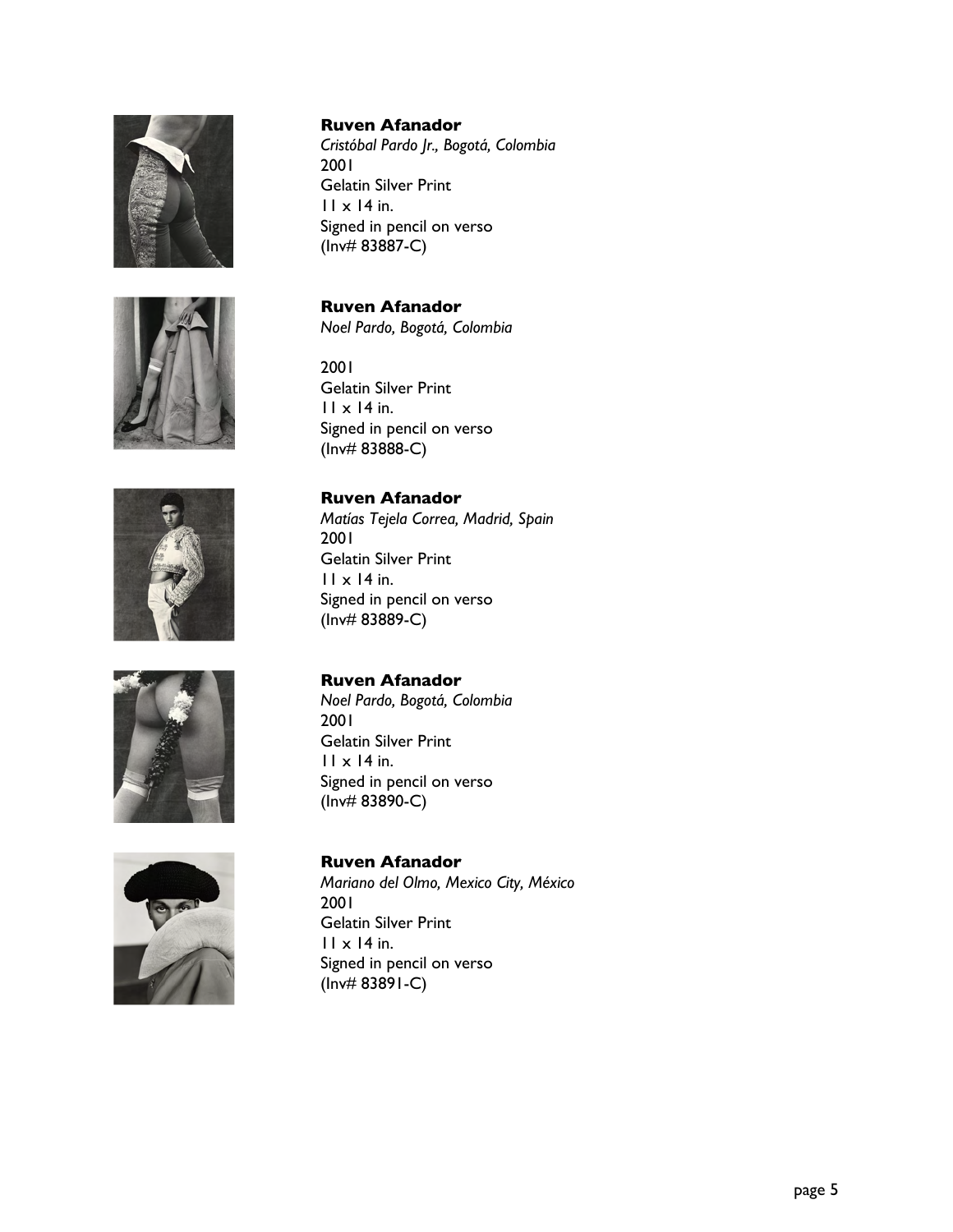









**Ruven Afanador** *Miguel de las Peñas Luque, Madrid, Spain*

2001 Gelatin Silver Print  $11 \times 14$  in. Signed in pencil on verso (Inv# 83892-C)

#### **Ruven Afanador**

*Noel Pardo and his dresser, Alonso Aquiles Vargas, Bogotá, Colombia.* 2001 Gelatin Silver Print 11 x 14 in. Signed in pencil on verso (Inv# 83893-C)

#### **Ruven Afanador**

*Mario Zapatero Moreno, Madrid, Spain* 2001 Gelatin Silver Print  $11 \times 14$  in. Signed in pencil on verso (Inv# 83894-C)

#### **Ruven Afanador**

*Salvador Ruano Sanchón, Salamanca, Spain* 2001 Gelatin Silver Print  $11 \times 14$  in. Signed in pencil on verso (Inv# 83895-C)

## **Ruven Afanador**

*Cristobal Pardo Jr., Bogotá, Colombia* 2001 Gelatin Silver Print  $11 \times 14$  in. Signed in pencil on verso (Inv# 83896-C)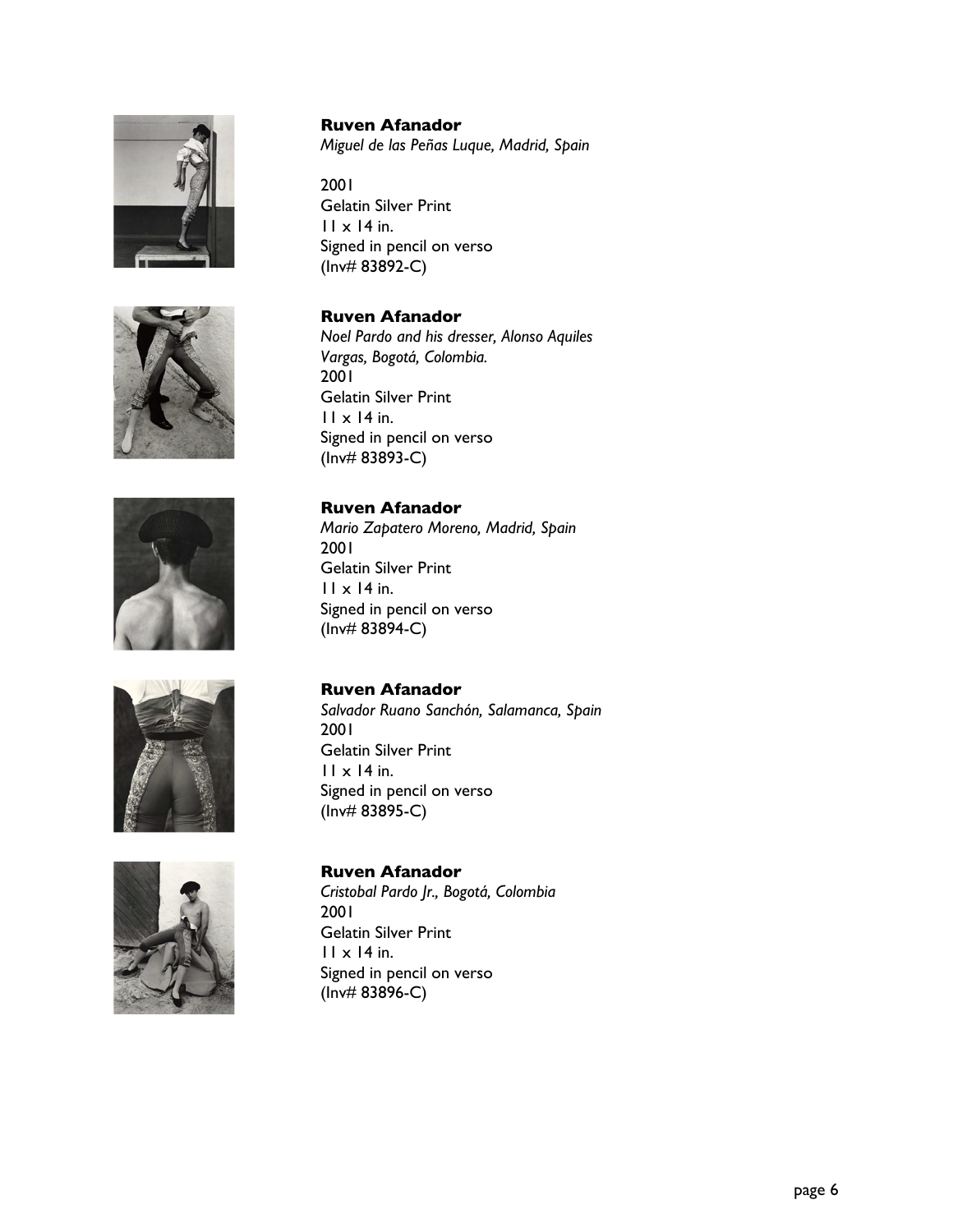





*Salvador Ruano Sanchón, Salamanca, Spain* 2001 Gelatin Silver Print  $11 \times 14$  in. Signed in pencil on verso (Inv# 83897-C)

#### **Ruven Afanador**

*Noel Pardo and Cristobal Pardo Jr., Bogotá, Colombia* 2001 Gelatin Silver Print  $11 \times 14$  in. Signed in pencil on verso (Inv# 83898-C)

#### **Ruven Afanador**

*Anibal Vásquez de las Casas, Lima, Perú*

#### 2001 Gelatin Silver Print  $11 \times 14$  in. Signed in pencil on verso (Inv# 83899-C)

## **Ruven Afanador**

Gelatin Silver Print

2001

*José Manuel Sánchez, Sandin, Madrid, Spain*





## 11 x 14 in. Signed in pencil on verso (Inv# 83900-C)

**Ruven Afanador** *Noel Pardo, Bogotá, Colombia.* 2001 Gelatin Silver Print  $11 \times 14$  in. Signed in pencil on verso (Inv# 83901-C)

page 7